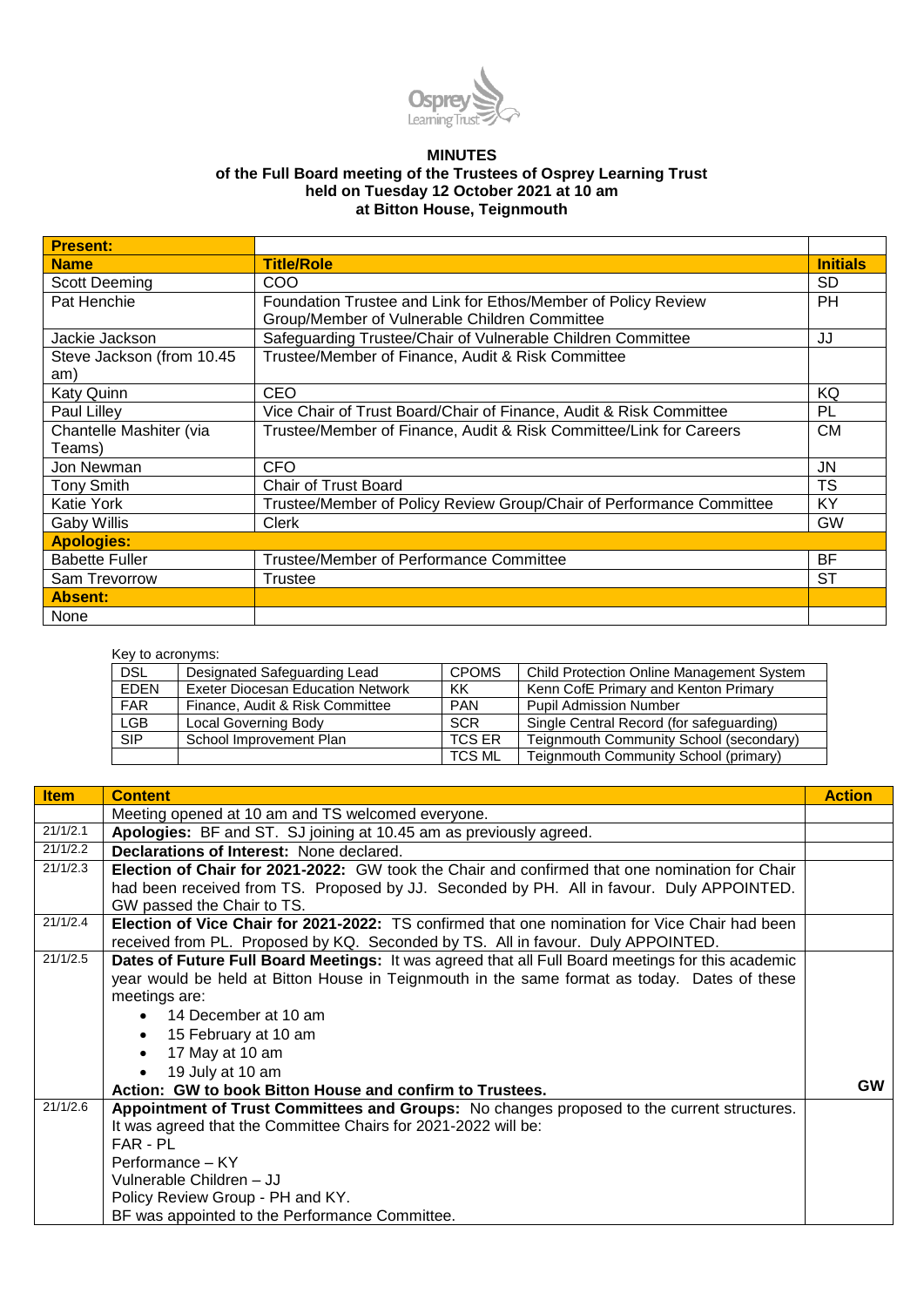

| and circulated to Trustees in advance. AGREED.<br>21/1/2.8<br>Link Trustees for 2021-2022: These were agreed as follows:<br>Careers - CM<br>Ethos - PH<br>Operations - currently ST but as there have been no communications on this and there are more and<br>more operations picked up in FAR Committee, it was agreed to include this link in that committee.<br>Mill Lane - JJ<br>Exeter Road - CM<br>Kenn, Kenton and Cockwood - PH<br>21/1/2.9<br>Register of Interests: No changes reported.<br>21/1/2.10<br>Code of Conduct: These are on the website and portal. Signed by Trustees and returned to the<br>Clerk.<br>21/1/3.1<br>Matters arising from meeting held on 20 July: All items are included in today's agenda or<br>completed.<br>21/1/3.2<br>Accept minutes of previous meeting as a true and accurate record: Unanimously ACCEPTED.<br>21/1/4.1<br>CEO Report: Circulated in advance. Only had 5 school weeks since last met. All children returned<br>to school in all settings and Heads reporting positive return to normal life. Still experiencing a small<br>number of Covid cases. ER has been allocated next week for the first tranche of under 16<br>vaccinations organised by the NHS vaccination team. Other illness than Covid are currently causing<br>more staff disruption and finance will continue to be monitored going forward in terms of supply, and<br>possible shortages with the impact on teaching and learning. Ofsted inspections have recommenced<br>nationally and are heavily focused on curriculum intent - links to more information are contained in<br>the CEO report. Training will be arranged for after half term for Trustees and Governors in preparation<br>for visits, particularly ER, with threads for Devon.<br>Key initiatives are starting across the Trust such as an oracy project to form a youth parliament at ER<br>in the summer; and Rights Respecting Schools Award with the intention for schools to reach the<br>bronze award this year. A working group for all champions has been formed. A joint music event is<br>to be held at Powderham Castle with activities in primaries, workshops and a showcase to give a<br>sense of belonging to the Trust. A sports related event will be hosted by the sports coordinator in the<br>local community.<br>Q: Will the event at Powderham include arts, music and drama? The things that schools haven't<br>been able to cover during Covid.<br>KQ confirmed a meeting will be held next week to discuss this but there will be a range of different<br>music styles and instruments. Head of Music at ER, who has lots of links with Plymouth University,<br>is leading on this.<br>Primary reviews/deep dives are taking place next week. The ER review will be held at the end of<br>November focusing specifically on behaviour, culture and ethos to follow the improvement plan in<br>place there and working with a Director for Inclusion and Behaviour of another Trust.<br>A Trust-wide safeguarding policy has been produced and is on the agenda for adoption by Trustees<br>today, following review by the Policy Review Group. This is now in the Academy Trust Handbook<br>and has been discussed in depth at the Vulnerable Children Committee. SD will meet with the DSLs<br>to launch this. A large step forward has been seen in bringing a consistent approach to the tracking<br>of data and CPOMS under one Trust banner.<br>HT1 first data measure will be looked at in the Vulnerable Children Committee in November and will<br>report to the Trust Board in December.<br>Questions invited.<br>Q: Can you explain figures for admissions?<br>KQ explained this is different this year so the report includes the number on roll and in brackets the<br>capacity figures, what the PAN is in year groups, and variants. There are two big year groups leaving<br>KK and small groups coming in, and ML saw a drop in numbers in their reception intake. Increasing<br>numbers is on their SIP and the Trust agenda as a priority. Another nursery provision has opened in | <b>Item</b> | <b>Content</b>                                                                          | <b>Action</b> |
|-------------------------------------------------------------------------------------------------------------------------------------------------------------------------------------------------------------------------------------------------------------------------------------------------------------------------------------------------------------------------------------------------------------------------------------------------------------------------------------------------------------------------------------------------------------------------------------------------------------------------------------------------------------------------------------------------------------------------------------------------------------------------------------------------------------------------------------------------------------------------------------------------------------------------------------------------------------------------------------------------------------------------------------------------------------------------------------------------------------------------------------------------------------------------------------------------------------------------------------------------------------------------------------------------------------------------------------------------------------------------------------------------------------------------------------------------------------------------------------------------------------------------------------------------------------------------------------------------------------------------------------------------------------------------------------------------------------------------------------------------------------------------------------------------------------------------------------------------------------------------------------------------------------------------------------------------------------------------------------------------------------------------------------------------------------------------------------------------------------------------------------------------------------------------------------------------------------------------------------------------------------------------------------------------------------------------------------------------------------------------------------------------------------------------------------------------------------------------------------------------------------------------------------------------------------------------------------------------------------------------------------------------------------------------------------------------------------------------------------------------------------------------------------------------------------------------------------------------------------------------------------------------------------------------------------------------------------------------------------------------------------------------------------------------------------------------------------------------------------------------------------------------------------------------------------------------------------------------------------------------------------------------------------------------------------------------------------------------------------------------------------------------------------------------------------------------------------------------------------------------------------------------------------------------------------------------------------------------------------------------------------------------------------------------------------------------------------------------------------------------------------------------------------------------------------------------------------------------------------------------------------------------------------------------------------------------------------------------------------------------------------------------------------------------------------------------------------------------------------------------------|-------------|-----------------------------------------------------------------------------------------|---------------|
|                                                                                                                                                                                                                                                                                                                                                                                                                                                                                                                                                                                                                                                                                                                                                                                                                                                                                                                                                                                                                                                                                                                                                                                                                                                                                                                                                                                                                                                                                                                                                                                                                                                                                                                                                                                                                                                                                                                                                                                                                                                                                                                                                                                                                                                                                                                                                                                                                                                                                                                                                                                                                                                                                                                                                                                                                                                                                                                                                                                                                                                                                                                                                                                                                                                                                                                                                                                                                                                                                                                                                                                                                                                                                                                                                                                                                                                                                                                                                                                                                                                                                                                               | 21/1/2.7    | Terms of Reference for Committees 2021-2022: These have been reviewed by the Committees |               |
|                                                                                                                                                                                                                                                                                                                                                                                                                                                                                                                                                                                                                                                                                                                                                                                                                                                                                                                                                                                                                                                                                                                                                                                                                                                                                                                                                                                                                                                                                                                                                                                                                                                                                                                                                                                                                                                                                                                                                                                                                                                                                                                                                                                                                                                                                                                                                                                                                                                                                                                                                                                                                                                                                                                                                                                                                                                                                                                                                                                                                                                                                                                                                                                                                                                                                                                                                                                                                                                                                                                                                                                                                                                                                                                                                                                                                                                                                                                                                                                                                                                                                                                               |             |                                                                                         |               |
|                                                                                                                                                                                                                                                                                                                                                                                                                                                                                                                                                                                                                                                                                                                                                                                                                                                                                                                                                                                                                                                                                                                                                                                                                                                                                                                                                                                                                                                                                                                                                                                                                                                                                                                                                                                                                                                                                                                                                                                                                                                                                                                                                                                                                                                                                                                                                                                                                                                                                                                                                                                                                                                                                                                                                                                                                                                                                                                                                                                                                                                                                                                                                                                                                                                                                                                                                                                                                                                                                                                                                                                                                                                                                                                                                                                                                                                                                                                                                                                                                                                                                                                               |             |                                                                                         |               |
|                                                                                                                                                                                                                                                                                                                                                                                                                                                                                                                                                                                                                                                                                                                                                                                                                                                                                                                                                                                                                                                                                                                                                                                                                                                                                                                                                                                                                                                                                                                                                                                                                                                                                                                                                                                                                                                                                                                                                                                                                                                                                                                                                                                                                                                                                                                                                                                                                                                                                                                                                                                                                                                                                                                                                                                                                                                                                                                                                                                                                                                                                                                                                                                                                                                                                                                                                                                                                                                                                                                                                                                                                                                                                                                                                                                                                                                                                                                                                                                                                                                                                                                               |             |                                                                                         |               |
|                                                                                                                                                                                                                                                                                                                                                                                                                                                                                                                                                                                                                                                                                                                                                                                                                                                                                                                                                                                                                                                                                                                                                                                                                                                                                                                                                                                                                                                                                                                                                                                                                                                                                                                                                                                                                                                                                                                                                                                                                                                                                                                                                                                                                                                                                                                                                                                                                                                                                                                                                                                                                                                                                                                                                                                                                                                                                                                                                                                                                                                                                                                                                                                                                                                                                                                                                                                                                                                                                                                                                                                                                                                                                                                                                                                                                                                                                                                                                                                                                                                                                                                               |             |                                                                                         |               |
|                                                                                                                                                                                                                                                                                                                                                                                                                                                                                                                                                                                                                                                                                                                                                                                                                                                                                                                                                                                                                                                                                                                                                                                                                                                                                                                                                                                                                                                                                                                                                                                                                                                                                                                                                                                                                                                                                                                                                                                                                                                                                                                                                                                                                                                                                                                                                                                                                                                                                                                                                                                                                                                                                                                                                                                                                                                                                                                                                                                                                                                                                                                                                                                                                                                                                                                                                                                                                                                                                                                                                                                                                                                                                                                                                                                                                                                                                                                                                                                                                                                                                                                               |             |                                                                                         |               |
|                                                                                                                                                                                                                                                                                                                                                                                                                                                                                                                                                                                                                                                                                                                                                                                                                                                                                                                                                                                                                                                                                                                                                                                                                                                                                                                                                                                                                                                                                                                                                                                                                                                                                                                                                                                                                                                                                                                                                                                                                                                                                                                                                                                                                                                                                                                                                                                                                                                                                                                                                                                                                                                                                                                                                                                                                                                                                                                                                                                                                                                                                                                                                                                                                                                                                                                                                                                                                                                                                                                                                                                                                                                                                                                                                                                                                                                                                                                                                                                                                                                                                                                               |             |                                                                                         |               |
|                                                                                                                                                                                                                                                                                                                                                                                                                                                                                                                                                                                                                                                                                                                                                                                                                                                                                                                                                                                                                                                                                                                                                                                                                                                                                                                                                                                                                                                                                                                                                                                                                                                                                                                                                                                                                                                                                                                                                                                                                                                                                                                                                                                                                                                                                                                                                                                                                                                                                                                                                                                                                                                                                                                                                                                                                                                                                                                                                                                                                                                                                                                                                                                                                                                                                                                                                                                                                                                                                                                                                                                                                                                                                                                                                                                                                                                                                                                                                                                                                                                                                                                               |             |                                                                                         |               |
|                                                                                                                                                                                                                                                                                                                                                                                                                                                                                                                                                                                                                                                                                                                                                                                                                                                                                                                                                                                                                                                                                                                                                                                                                                                                                                                                                                                                                                                                                                                                                                                                                                                                                                                                                                                                                                                                                                                                                                                                                                                                                                                                                                                                                                                                                                                                                                                                                                                                                                                                                                                                                                                                                                                                                                                                                                                                                                                                                                                                                                                                                                                                                                                                                                                                                                                                                                                                                                                                                                                                                                                                                                                                                                                                                                                                                                                                                                                                                                                                                                                                                                                               |             |                                                                                         |               |
|                                                                                                                                                                                                                                                                                                                                                                                                                                                                                                                                                                                                                                                                                                                                                                                                                                                                                                                                                                                                                                                                                                                                                                                                                                                                                                                                                                                                                                                                                                                                                                                                                                                                                                                                                                                                                                                                                                                                                                                                                                                                                                                                                                                                                                                                                                                                                                                                                                                                                                                                                                                                                                                                                                                                                                                                                                                                                                                                                                                                                                                                                                                                                                                                                                                                                                                                                                                                                                                                                                                                                                                                                                                                                                                                                                                                                                                                                                                                                                                                                                                                                                                               |             |                                                                                         |               |
|                                                                                                                                                                                                                                                                                                                                                                                                                                                                                                                                                                                                                                                                                                                                                                                                                                                                                                                                                                                                                                                                                                                                                                                                                                                                                                                                                                                                                                                                                                                                                                                                                                                                                                                                                                                                                                                                                                                                                                                                                                                                                                                                                                                                                                                                                                                                                                                                                                                                                                                                                                                                                                                                                                                                                                                                                                                                                                                                                                                                                                                                                                                                                                                                                                                                                                                                                                                                                                                                                                                                                                                                                                                                                                                                                                                                                                                                                                                                                                                                                                                                                                                               |             |                                                                                         |               |
|                                                                                                                                                                                                                                                                                                                                                                                                                                                                                                                                                                                                                                                                                                                                                                                                                                                                                                                                                                                                                                                                                                                                                                                                                                                                                                                                                                                                                                                                                                                                                                                                                                                                                                                                                                                                                                                                                                                                                                                                                                                                                                                                                                                                                                                                                                                                                                                                                                                                                                                                                                                                                                                                                                                                                                                                                                                                                                                                                                                                                                                                                                                                                                                                                                                                                                                                                                                                                                                                                                                                                                                                                                                                                                                                                                                                                                                                                                                                                                                                                                                                                                                               |             |                                                                                         |               |
|                                                                                                                                                                                                                                                                                                                                                                                                                                                                                                                                                                                                                                                                                                                                                                                                                                                                                                                                                                                                                                                                                                                                                                                                                                                                                                                                                                                                                                                                                                                                                                                                                                                                                                                                                                                                                                                                                                                                                                                                                                                                                                                                                                                                                                                                                                                                                                                                                                                                                                                                                                                                                                                                                                                                                                                                                                                                                                                                                                                                                                                                                                                                                                                                                                                                                                                                                                                                                                                                                                                                                                                                                                                                                                                                                                                                                                                                                                                                                                                                                                                                                                                               |             |                                                                                         |               |
|                                                                                                                                                                                                                                                                                                                                                                                                                                                                                                                                                                                                                                                                                                                                                                                                                                                                                                                                                                                                                                                                                                                                                                                                                                                                                                                                                                                                                                                                                                                                                                                                                                                                                                                                                                                                                                                                                                                                                                                                                                                                                                                                                                                                                                                                                                                                                                                                                                                                                                                                                                                                                                                                                                                                                                                                                                                                                                                                                                                                                                                                                                                                                                                                                                                                                                                                                                                                                                                                                                                                                                                                                                                                                                                                                                                                                                                                                                                                                                                                                                                                                                                               |             |                                                                                         |               |
|                                                                                                                                                                                                                                                                                                                                                                                                                                                                                                                                                                                                                                                                                                                                                                                                                                                                                                                                                                                                                                                                                                                                                                                                                                                                                                                                                                                                                                                                                                                                                                                                                                                                                                                                                                                                                                                                                                                                                                                                                                                                                                                                                                                                                                                                                                                                                                                                                                                                                                                                                                                                                                                                                                                                                                                                                                                                                                                                                                                                                                                                                                                                                                                                                                                                                                                                                                                                                                                                                                                                                                                                                                                                                                                                                                                                                                                                                                                                                                                                                                                                                                                               |             |                                                                                         |               |
|                                                                                                                                                                                                                                                                                                                                                                                                                                                                                                                                                                                                                                                                                                                                                                                                                                                                                                                                                                                                                                                                                                                                                                                                                                                                                                                                                                                                                                                                                                                                                                                                                                                                                                                                                                                                                                                                                                                                                                                                                                                                                                                                                                                                                                                                                                                                                                                                                                                                                                                                                                                                                                                                                                                                                                                                                                                                                                                                                                                                                                                                                                                                                                                                                                                                                                                                                                                                                                                                                                                                                                                                                                                                                                                                                                                                                                                                                                                                                                                                                                                                                                                               |             |                                                                                         |               |
|                                                                                                                                                                                                                                                                                                                                                                                                                                                                                                                                                                                                                                                                                                                                                                                                                                                                                                                                                                                                                                                                                                                                                                                                                                                                                                                                                                                                                                                                                                                                                                                                                                                                                                                                                                                                                                                                                                                                                                                                                                                                                                                                                                                                                                                                                                                                                                                                                                                                                                                                                                                                                                                                                                                                                                                                                                                                                                                                                                                                                                                                                                                                                                                                                                                                                                                                                                                                                                                                                                                                                                                                                                                                                                                                                                                                                                                                                                                                                                                                                                                                                                                               |             |                                                                                         |               |
|                                                                                                                                                                                                                                                                                                                                                                                                                                                                                                                                                                                                                                                                                                                                                                                                                                                                                                                                                                                                                                                                                                                                                                                                                                                                                                                                                                                                                                                                                                                                                                                                                                                                                                                                                                                                                                                                                                                                                                                                                                                                                                                                                                                                                                                                                                                                                                                                                                                                                                                                                                                                                                                                                                                                                                                                                                                                                                                                                                                                                                                                                                                                                                                                                                                                                                                                                                                                                                                                                                                                                                                                                                                                                                                                                                                                                                                                                                                                                                                                                                                                                                                               |             |                                                                                         |               |
|                                                                                                                                                                                                                                                                                                                                                                                                                                                                                                                                                                                                                                                                                                                                                                                                                                                                                                                                                                                                                                                                                                                                                                                                                                                                                                                                                                                                                                                                                                                                                                                                                                                                                                                                                                                                                                                                                                                                                                                                                                                                                                                                                                                                                                                                                                                                                                                                                                                                                                                                                                                                                                                                                                                                                                                                                                                                                                                                                                                                                                                                                                                                                                                                                                                                                                                                                                                                                                                                                                                                                                                                                                                                                                                                                                                                                                                                                                                                                                                                                                                                                                                               |             |                                                                                         |               |
|                                                                                                                                                                                                                                                                                                                                                                                                                                                                                                                                                                                                                                                                                                                                                                                                                                                                                                                                                                                                                                                                                                                                                                                                                                                                                                                                                                                                                                                                                                                                                                                                                                                                                                                                                                                                                                                                                                                                                                                                                                                                                                                                                                                                                                                                                                                                                                                                                                                                                                                                                                                                                                                                                                                                                                                                                                                                                                                                                                                                                                                                                                                                                                                                                                                                                                                                                                                                                                                                                                                                                                                                                                                                                                                                                                                                                                                                                                                                                                                                                                                                                                                               |             |                                                                                         |               |
|                                                                                                                                                                                                                                                                                                                                                                                                                                                                                                                                                                                                                                                                                                                                                                                                                                                                                                                                                                                                                                                                                                                                                                                                                                                                                                                                                                                                                                                                                                                                                                                                                                                                                                                                                                                                                                                                                                                                                                                                                                                                                                                                                                                                                                                                                                                                                                                                                                                                                                                                                                                                                                                                                                                                                                                                                                                                                                                                                                                                                                                                                                                                                                                                                                                                                                                                                                                                                                                                                                                                                                                                                                                                                                                                                                                                                                                                                                                                                                                                                                                                                                                               |             |                                                                                         |               |
|                                                                                                                                                                                                                                                                                                                                                                                                                                                                                                                                                                                                                                                                                                                                                                                                                                                                                                                                                                                                                                                                                                                                                                                                                                                                                                                                                                                                                                                                                                                                                                                                                                                                                                                                                                                                                                                                                                                                                                                                                                                                                                                                                                                                                                                                                                                                                                                                                                                                                                                                                                                                                                                                                                                                                                                                                                                                                                                                                                                                                                                                                                                                                                                                                                                                                                                                                                                                                                                                                                                                                                                                                                                                                                                                                                                                                                                                                                                                                                                                                                                                                                                               |             |                                                                                         |               |
|                                                                                                                                                                                                                                                                                                                                                                                                                                                                                                                                                                                                                                                                                                                                                                                                                                                                                                                                                                                                                                                                                                                                                                                                                                                                                                                                                                                                                                                                                                                                                                                                                                                                                                                                                                                                                                                                                                                                                                                                                                                                                                                                                                                                                                                                                                                                                                                                                                                                                                                                                                                                                                                                                                                                                                                                                                                                                                                                                                                                                                                                                                                                                                                                                                                                                                                                                                                                                                                                                                                                                                                                                                                                                                                                                                                                                                                                                                                                                                                                                                                                                                                               |             |                                                                                         |               |
|                                                                                                                                                                                                                                                                                                                                                                                                                                                                                                                                                                                                                                                                                                                                                                                                                                                                                                                                                                                                                                                                                                                                                                                                                                                                                                                                                                                                                                                                                                                                                                                                                                                                                                                                                                                                                                                                                                                                                                                                                                                                                                                                                                                                                                                                                                                                                                                                                                                                                                                                                                                                                                                                                                                                                                                                                                                                                                                                                                                                                                                                                                                                                                                                                                                                                                                                                                                                                                                                                                                                                                                                                                                                                                                                                                                                                                                                                                                                                                                                                                                                                                                               |             |                                                                                         |               |
|                                                                                                                                                                                                                                                                                                                                                                                                                                                                                                                                                                                                                                                                                                                                                                                                                                                                                                                                                                                                                                                                                                                                                                                                                                                                                                                                                                                                                                                                                                                                                                                                                                                                                                                                                                                                                                                                                                                                                                                                                                                                                                                                                                                                                                                                                                                                                                                                                                                                                                                                                                                                                                                                                                                                                                                                                                                                                                                                                                                                                                                                                                                                                                                                                                                                                                                                                                                                                                                                                                                                                                                                                                                                                                                                                                                                                                                                                                                                                                                                                                                                                                                               |             |                                                                                         |               |
|                                                                                                                                                                                                                                                                                                                                                                                                                                                                                                                                                                                                                                                                                                                                                                                                                                                                                                                                                                                                                                                                                                                                                                                                                                                                                                                                                                                                                                                                                                                                                                                                                                                                                                                                                                                                                                                                                                                                                                                                                                                                                                                                                                                                                                                                                                                                                                                                                                                                                                                                                                                                                                                                                                                                                                                                                                                                                                                                                                                                                                                                                                                                                                                                                                                                                                                                                                                                                                                                                                                                                                                                                                                                                                                                                                                                                                                                                                                                                                                                                                                                                                                               |             |                                                                                         |               |
|                                                                                                                                                                                                                                                                                                                                                                                                                                                                                                                                                                                                                                                                                                                                                                                                                                                                                                                                                                                                                                                                                                                                                                                                                                                                                                                                                                                                                                                                                                                                                                                                                                                                                                                                                                                                                                                                                                                                                                                                                                                                                                                                                                                                                                                                                                                                                                                                                                                                                                                                                                                                                                                                                                                                                                                                                                                                                                                                                                                                                                                                                                                                                                                                                                                                                                                                                                                                                                                                                                                                                                                                                                                                                                                                                                                                                                                                                                                                                                                                                                                                                                                               |             |                                                                                         |               |
|                                                                                                                                                                                                                                                                                                                                                                                                                                                                                                                                                                                                                                                                                                                                                                                                                                                                                                                                                                                                                                                                                                                                                                                                                                                                                                                                                                                                                                                                                                                                                                                                                                                                                                                                                                                                                                                                                                                                                                                                                                                                                                                                                                                                                                                                                                                                                                                                                                                                                                                                                                                                                                                                                                                                                                                                                                                                                                                                                                                                                                                                                                                                                                                                                                                                                                                                                                                                                                                                                                                                                                                                                                                                                                                                                                                                                                                                                                                                                                                                                                                                                                                               |             |                                                                                         |               |
|                                                                                                                                                                                                                                                                                                                                                                                                                                                                                                                                                                                                                                                                                                                                                                                                                                                                                                                                                                                                                                                                                                                                                                                                                                                                                                                                                                                                                                                                                                                                                                                                                                                                                                                                                                                                                                                                                                                                                                                                                                                                                                                                                                                                                                                                                                                                                                                                                                                                                                                                                                                                                                                                                                                                                                                                                                                                                                                                                                                                                                                                                                                                                                                                                                                                                                                                                                                                                                                                                                                                                                                                                                                                                                                                                                                                                                                                                                                                                                                                                                                                                                                               |             |                                                                                         |               |
|                                                                                                                                                                                                                                                                                                                                                                                                                                                                                                                                                                                                                                                                                                                                                                                                                                                                                                                                                                                                                                                                                                                                                                                                                                                                                                                                                                                                                                                                                                                                                                                                                                                                                                                                                                                                                                                                                                                                                                                                                                                                                                                                                                                                                                                                                                                                                                                                                                                                                                                                                                                                                                                                                                                                                                                                                                                                                                                                                                                                                                                                                                                                                                                                                                                                                                                                                                                                                                                                                                                                                                                                                                                                                                                                                                                                                                                                                                                                                                                                                                                                                                                               |             |                                                                                         |               |
|                                                                                                                                                                                                                                                                                                                                                                                                                                                                                                                                                                                                                                                                                                                                                                                                                                                                                                                                                                                                                                                                                                                                                                                                                                                                                                                                                                                                                                                                                                                                                                                                                                                                                                                                                                                                                                                                                                                                                                                                                                                                                                                                                                                                                                                                                                                                                                                                                                                                                                                                                                                                                                                                                                                                                                                                                                                                                                                                                                                                                                                                                                                                                                                                                                                                                                                                                                                                                                                                                                                                                                                                                                                                                                                                                                                                                                                                                                                                                                                                                                                                                                                               |             |                                                                                         |               |
|                                                                                                                                                                                                                                                                                                                                                                                                                                                                                                                                                                                                                                                                                                                                                                                                                                                                                                                                                                                                                                                                                                                                                                                                                                                                                                                                                                                                                                                                                                                                                                                                                                                                                                                                                                                                                                                                                                                                                                                                                                                                                                                                                                                                                                                                                                                                                                                                                                                                                                                                                                                                                                                                                                                                                                                                                                                                                                                                                                                                                                                                                                                                                                                                                                                                                                                                                                                                                                                                                                                                                                                                                                                                                                                                                                                                                                                                                                                                                                                                                                                                                                                               |             |                                                                                         |               |
|                                                                                                                                                                                                                                                                                                                                                                                                                                                                                                                                                                                                                                                                                                                                                                                                                                                                                                                                                                                                                                                                                                                                                                                                                                                                                                                                                                                                                                                                                                                                                                                                                                                                                                                                                                                                                                                                                                                                                                                                                                                                                                                                                                                                                                                                                                                                                                                                                                                                                                                                                                                                                                                                                                                                                                                                                                                                                                                                                                                                                                                                                                                                                                                                                                                                                                                                                                                                                                                                                                                                                                                                                                                                                                                                                                                                                                                                                                                                                                                                                                                                                                                               |             |                                                                                         |               |
|                                                                                                                                                                                                                                                                                                                                                                                                                                                                                                                                                                                                                                                                                                                                                                                                                                                                                                                                                                                                                                                                                                                                                                                                                                                                                                                                                                                                                                                                                                                                                                                                                                                                                                                                                                                                                                                                                                                                                                                                                                                                                                                                                                                                                                                                                                                                                                                                                                                                                                                                                                                                                                                                                                                                                                                                                                                                                                                                                                                                                                                                                                                                                                                                                                                                                                                                                                                                                                                                                                                                                                                                                                                                                                                                                                                                                                                                                                                                                                                                                                                                                                                               |             |                                                                                         |               |
|                                                                                                                                                                                                                                                                                                                                                                                                                                                                                                                                                                                                                                                                                                                                                                                                                                                                                                                                                                                                                                                                                                                                                                                                                                                                                                                                                                                                                                                                                                                                                                                                                                                                                                                                                                                                                                                                                                                                                                                                                                                                                                                                                                                                                                                                                                                                                                                                                                                                                                                                                                                                                                                                                                                                                                                                                                                                                                                                                                                                                                                                                                                                                                                                                                                                                                                                                                                                                                                                                                                                                                                                                                                                                                                                                                                                                                                                                                                                                                                                                                                                                                                               |             |                                                                                         |               |
|                                                                                                                                                                                                                                                                                                                                                                                                                                                                                                                                                                                                                                                                                                                                                                                                                                                                                                                                                                                                                                                                                                                                                                                                                                                                                                                                                                                                                                                                                                                                                                                                                                                                                                                                                                                                                                                                                                                                                                                                                                                                                                                                                                                                                                                                                                                                                                                                                                                                                                                                                                                                                                                                                                                                                                                                                                                                                                                                                                                                                                                                                                                                                                                                                                                                                                                                                                                                                                                                                                                                                                                                                                                                                                                                                                                                                                                                                                                                                                                                                                                                                                                               |             |                                                                                         |               |
|                                                                                                                                                                                                                                                                                                                                                                                                                                                                                                                                                                                                                                                                                                                                                                                                                                                                                                                                                                                                                                                                                                                                                                                                                                                                                                                                                                                                                                                                                                                                                                                                                                                                                                                                                                                                                                                                                                                                                                                                                                                                                                                                                                                                                                                                                                                                                                                                                                                                                                                                                                                                                                                                                                                                                                                                                                                                                                                                                                                                                                                                                                                                                                                                                                                                                                                                                                                                                                                                                                                                                                                                                                                                                                                                                                                                                                                                                                                                                                                                                                                                                                                               |             |                                                                                         |               |
|                                                                                                                                                                                                                                                                                                                                                                                                                                                                                                                                                                                                                                                                                                                                                                                                                                                                                                                                                                                                                                                                                                                                                                                                                                                                                                                                                                                                                                                                                                                                                                                                                                                                                                                                                                                                                                                                                                                                                                                                                                                                                                                                                                                                                                                                                                                                                                                                                                                                                                                                                                                                                                                                                                                                                                                                                                                                                                                                                                                                                                                                                                                                                                                                                                                                                                                                                                                                                                                                                                                                                                                                                                                                                                                                                                                                                                                                                                                                                                                                                                                                                                                               |             |                                                                                         |               |
|                                                                                                                                                                                                                                                                                                                                                                                                                                                                                                                                                                                                                                                                                                                                                                                                                                                                                                                                                                                                                                                                                                                                                                                                                                                                                                                                                                                                                                                                                                                                                                                                                                                                                                                                                                                                                                                                                                                                                                                                                                                                                                                                                                                                                                                                                                                                                                                                                                                                                                                                                                                                                                                                                                                                                                                                                                                                                                                                                                                                                                                                                                                                                                                                                                                                                                                                                                                                                                                                                                                                                                                                                                                                                                                                                                                                                                                                                                                                                                                                                                                                                                                               |             |                                                                                         |               |
|                                                                                                                                                                                                                                                                                                                                                                                                                                                                                                                                                                                                                                                                                                                                                                                                                                                                                                                                                                                                                                                                                                                                                                                                                                                                                                                                                                                                                                                                                                                                                                                                                                                                                                                                                                                                                                                                                                                                                                                                                                                                                                                                                                                                                                                                                                                                                                                                                                                                                                                                                                                                                                                                                                                                                                                                                                                                                                                                                                                                                                                                                                                                                                                                                                                                                                                                                                                                                                                                                                                                                                                                                                                                                                                                                                                                                                                                                                                                                                                                                                                                                                                               |             |                                                                                         |               |
|                                                                                                                                                                                                                                                                                                                                                                                                                                                                                                                                                                                                                                                                                                                                                                                                                                                                                                                                                                                                                                                                                                                                                                                                                                                                                                                                                                                                                                                                                                                                                                                                                                                                                                                                                                                                                                                                                                                                                                                                                                                                                                                                                                                                                                                                                                                                                                                                                                                                                                                                                                                                                                                                                                                                                                                                                                                                                                                                                                                                                                                                                                                                                                                                                                                                                                                                                                                                                                                                                                                                                                                                                                                                                                                                                                                                                                                                                                                                                                                                                                                                                                                               |             |                                                                                         |               |
|                                                                                                                                                                                                                                                                                                                                                                                                                                                                                                                                                                                                                                                                                                                                                                                                                                                                                                                                                                                                                                                                                                                                                                                                                                                                                                                                                                                                                                                                                                                                                                                                                                                                                                                                                                                                                                                                                                                                                                                                                                                                                                                                                                                                                                                                                                                                                                                                                                                                                                                                                                                                                                                                                                                                                                                                                                                                                                                                                                                                                                                                                                                                                                                                                                                                                                                                                                                                                                                                                                                                                                                                                                                                                                                                                                                                                                                                                                                                                                                                                                                                                                                               |             |                                                                                         |               |
|                                                                                                                                                                                                                                                                                                                                                                                                                                                                                                                                                                                                                                                                                                                                                                                                                                                                                                                                                                                                                                                                                                                                                                                                                                                                                                                                                                                                                                                                                                                                                                                                                                                                                                                                                                                                                                                                                                                                                                                                                                                                                                                                                                                                                                                                                                                                                                                                                                                                                                                                                                                                                                                                                                                                                                                                                                                                                                                                                                                                                                                                                                                                                                                                                                                                                                                                                                                                                                                                                                                                                                                                                                                                                                                                                                                                                                                                                                                                                                                                                                                                                                                               |             |                                                                                         |               |
|                                                                                                                                                                                                                                                                                                                                                                                                                                                                                                                                                                                                                                                                                                                                                                                                                                                                                                                                                                                                                                                                                                                                                                                                                                                                                                                                                                                                                                                                                                                                                                                                                                                                                                                                                                                                                                                                                                                                                                                                                                                                                                                                                                                                                                                                                                                                                                                                                                                                                                                                                                                                                                                                                                                                                                                                                                                                                                                                                                                                                                                                                                                                                                                                                                                                                                                                                                                                                                                                                                                                                                                                                                                                                                                                                                                                                                                                                                                                                                                                                                                                                                                               |             |                                                                                         |               |
|                                                                                                                                                                                                                                                                                                                                                                                                                                                                                                                                                                                                                                                                                                                                                                                                                                                                                                                                                                                                                                                                                                                                                                                                                                                                                                                                                                                                                                                                                                                                                                                                                                                                                                                                                                                                                                                                                                                                                                                                                                                                                                                                                                                                                                                                                                                                                                                                                                                                                                                                                                                                                                                                                                                                                                                                                                                                                                                                                                                                                                                                                                                                                                                                                                                                                                                                                                                                                                                                                                                                                                                                                                                                                                                                                                                                                                                                                                                                                                                                                                                                                                                               |             |                                                                                         |               |
|                                                                                                                                                                                                                                                                                                                                                                                                                                                                                                                                                                                                                                                                                                                                                                                                                                                                                                                                                                                                                                                                                                                                                                                                                                                                                                                                                                                                                                                                                                                                                                                                                                                                                                                                                                                                                                                                                                                                                                                                                                                                                                                                                                                                                                                                                                                                                                                                                                                                                                                                                                                                                                                                                                                                                                                                                                                                                                                                                                                                                                                                                                                                                                                                                                                                                                                                                                                                                                                                                                                                                                                                                                                                                                                                                                                                                                                                                                                                                                                                                                                                                                                               |             |                                                                                         |               |
|                                                                                                                                                                                                                                                                                                                                                                                                                                                                                                                                                                                                                                                                                                                                                                                                                                                                                                                                                                                                                                                                                                                                                                                                                                                                                                                                                                                                                                                                                                                                                                                                                                                                                                                                                                                                                                                                                                                                                                                                                                                                                                                                                                                                                                                                                                                                                                                                                                                                                                                                                                                                                                                                                                                                                                                                                                                                                                                                                                                                                                                                                                                                                                                                                                                                                                                                                                                                                                                                                                                                                                                                                                                                                                                                                                                                                                                                                                                                                                                                                                                                                                                               |             |                                                                                         |               |
|                                                                                                                                                                                                                                                                                                                                                                                                                                                                                                                                                                                                                                                                                                                                                                                                                                                                                                                                                                                                                                                                                                                                                                                                                                                                                                                                                                                                                                                                                                                                                                                                                                                                                                                                                                                                                                                                                                                                                                                                                                                                                                                                                                                                                                                                                                                                                                                                                                                                                                                                                                                                                                                                                                                                                                                                                                                                                                                                                                                                                                                                                                                                                                                                                                                                                                                                                                                                                                                                                                                                                                                                                                                                                                                                                                                                                                                                                                                                                                                                                                                                                                                               |             |                                                                                         |               |
|                                                                                                                                                                                                                                                                                                                                                                                                                                                                                                                                                                                                                                                                                                                                                                                                                                                                                                                                                                                                                                                                                                                                                                                                                                                                                                                                                                                                                                                                                                                                                                                                                                                                                                                                                                                                                                                                                                                                                                                                                                                                                                                                                                                                                                                                                                                                                                                                                                                                                                                                                                                                                                                                                                                                                                                                                                                                                                                                                                                                                                                                                                                                                                                                                                                                                                                                                                                                                                                                                                                                                                                                                                                                                                                                                                                                                                                                                                                                                                                                                                                                                                                               |             |                                                                                         |               |
|                                                                                                                                                                                                                                                                                                                                                                                                                                                                                                                                                                                                                                                                                                                                                                                                                                                                                                                                                                                                                                                                                                                                                                                                                                                                                                                                                                                                                                                                                                                                                                                                                                                                                                                                                                                                                                                                                                                                                                                                                                                                                                                                                                                                                                                                                                                                                                                                                                                                                                                                                                                                                                                                                                                                                                                                                                                                                                                                                                                                                                                                                                                                                                                                                                                                                                                                                                                                                                                                                                                                                                                                                                                                                                                                                                                                                                                                                                                                                                                                                                                                                                                               |             |                                                                                         |               |
|                                                                                                                                                                                                                                                                                                                                                                                                                                                                                                                                                                                                                                                                                                                                                                                                                                                                                                                                                                                                                                                                                                                                                                                                                                                                                                                                                                                                                                                                                                                                                                                                                                                                                                                                                                                                                                                                                                                                                                                                                                                                                                                                                                                                                                                                                                                                                                                                                                                                                                                                                                                                                                                                                                                                                                                                                                                                                                                                                                                                                                                                                                                                                                                                                                                                                                                                                                                                                                                                                                                                                                                                                                                                                                                                                                                                                                                                                                                                                                                                                                                                                                                               |             |                                                                                         |               |
|                                                                                                                                                                                                                                                                                                                                                                                                                                                                                                                                                                                                                                                                                                                                                                                                                                                                                                                                                                                                                                                                                                                                                                                                                                                                                                                                                                                                                                                                                                                                                                                                                                                                                                                                                                                                                                                                                                                                                                                                                                                                                                                                                                                                                                                                                                                                                                                                                                                                                                                                                                                                                                                                                                                                                                                                                                                                                                                                                                                                                                                                                                                                                                                                                                                                                                                                                                                                                                                                                                                                                                                                                                                                                                                                                                                                                                                                                                                                                                                                                                                                                                                               |             |                                                                                         |               |
|                                                                                                                                                                                                                                                                                                                                                                                                                                                                                                                                                                                                                                                                                                                                                                                                                                                                                                                                                                                                                                                                                                                                                                                                                                                                                                                                                                                                                                                                                                                                                                                                                                                                                                                                                                                                                                                                                                                                                                                                                                                                                                                                                                                                                                                                                                                                                                                                                                                                                                                                                                                                                                                                                                                                                                                                                                                                                                                                                                                                                                                                                                                                                                                                                                                                                                                                                                                                                                                                                                                                                                                                                                                                                                                                                                                                                                                                                                                                                                                                                                                                                                                               |             |                                                                                         |               |
|                                                                                                                                                                                                                                                                                                                                                                                                                                                                                                                                                                                                                                                                                                                                                                                                                                                                                                                                                                                                                                                                                                                                                                                                                                                                                                                                                                                                                                                                                                                                                                                                                                                                                                                                                                                                                                                                                                                                                                                                                                                                                                                                                                                                                                                                                                                                                                                                                                                                                                                                                                                                                                                                                                                                                                                                                                                                                                                                                                                                                                                                                                                                                                                                                                                                                                                                                                                                                                                                                                                                                                                                                                                                                                                                                                                                                                                                                                                                                                                                                                                                                                                               |             |                                                                                         |               |
|                                                                                                                                                                                                                                                                                                                                                                                                                                                                                                                                                                                                                                                                                                                                                                                                                                                                                                                                                                                                                                                                                                                                                                                                                                                                                                                                                                                                                                                                                                                                                                                                                                                                                                                                                                                                                                                                                                                                                                                                                                                                                                                                                                                                                                                                                                                                                                                                                                                                                                                                                                                                                                                                                                                                                                                                                                                                                                                                                                                                                                                                                                                                                                                                                                                                                                                                                                                                                                                                                                                                                                                                                                                                                                                                                                                                                                                                                                                                                                                                                                                                                                                               |             |                                                                                         |               |
|                                                                                                                                                                                                                                                                                                                                                                                                                                                                                                                                                                                                                                                                                                                                                                                                                                                                                                                                                                                                                                                                                                                                                                                                                                                                                                                                                                                                                                                                                                                                                                                                                                                                                                                                                                                                                                                                                                                                                                                                                                                                                                                                                                                                                                                                                                                                                                                                                                                                                                                                                                                                                                                                                                                                                                                                                                                                                                                                                                                                                                                                                                                                                                                                                                                                                                                                                                                                                                                                                                                                                                                                                                                                                                                                                                                                                                                                                                                                                                                                                                                                                                                               |             |                                                                                         |               |
|                                                                                                                                                                                                                                                                                                                                                                                                                                                                                                                                                                                                                                                                                                                                                                                                                                                                                                                                                                                                                                                                                                                                                                                                                                                                                                                                                                                                                                                                                                                                                                                                                                                                                                                                                                                                                                                                                                                                                                                                                                                                                                                                                                                                                                                                                                                                                                                                                                                                                                                                                                                                                                                                                                                                                                                                                                                                                                                                                                                                                                                                                                                                                                                                                                                                                                                                                                                                                                                                                                                                                                                                                                                                                                                                                                                                                                                                                                                                                                                                                                                                                                                               |             |                                                                                         |               |
|                                                                                                                                                                                                                                                                                                                                                                                                                                                                                                                                                                                                                                                                                                                                                                                                                                                                                                                                                                                                                                                                                                                                                                                                                                                                                                                                                                                                                                                                                                                                                                                                                                                                                                                                                                                                                                                                                                                                                                                                                                                                                                                                                                                                                                                                                                                                                                                                                                                                                                                                                                                                                                                                                                                                                                                                                                                                                                                                                                                                                                                                                                                                                                                                                                                                                                                                                                                                                                                                                                                                                                                                                                                                                                                                                                                                                                                                                                                                                                                                                                                                                                                               |             |                                                                                         |               |
|                                                                                                                                                                                                                                                                                                                                                                                                                                                                                                                                                                                                                                                                                                                                                                                                                                                                                                                                                                                                                                                                                                                                                                                                                                                                                                                                                                                                                                                                                                                                                                                                                                                                                                                                                                                                                                                                                                                                                                                                                                                                                                                                                                                                                                                                                                                                                                                                                                                                                                                                                                                                                                                                                                                                                                                                                                                                                                                                                                                                                                                                                                                                                                                                                                                                                                                                                                                                                                                                                                                                                                                                                                                                                                                                                                                                                                                                                                                                                                                                                                                                                                                               |             |                                                                                         |               |
|                                                                                                                                                                                                                                                                                                                                                                                                                                                                                                                                                                                                                                                                                                                                                                                                                                                                                                                                                                                                                                                                                                                                                                                                                                                                                                                                                                                                                                                                                                                                                                                                                                                                                                                                                                                                                                                                                                                                                                                                                                                                                                                                                                                                                                                                                                                                                                                                                                                                                                                                                                                                                                                                                                                                                                                                                                                                                                                                                                                                                                                                                                                                                                                                                                                                                                                                                                                                                                                                                                                                                                                                                                                                                                                                                                                                                                                                                                                                                                                                                                                                                                                               |             |                                                                                         |               |
|                                                                                                                                                                                                                                                                                                                                                                                                                                                                                                                                                                                                                                                                                                                                                                                                                                                                                                                                                                                                                                                                                                                                                                                                                                                                                                                                                                                                                                                                                                                                                                                                                                                                                                                                                                                                                                                                                                                                                                                                                                                                                                                                                                                                                                                                                                                                                                                                                                                                                                                                                                                                                                                                                                                                                                                                                                                                                                                                                                                                                                                                                                                                                                                                                                                                                                                                                                                                                                                                                                                                                                                                                                                                                                                                                                                                                                                                                                                                                                                                                                                                                                                               |             |                                                                                         |               |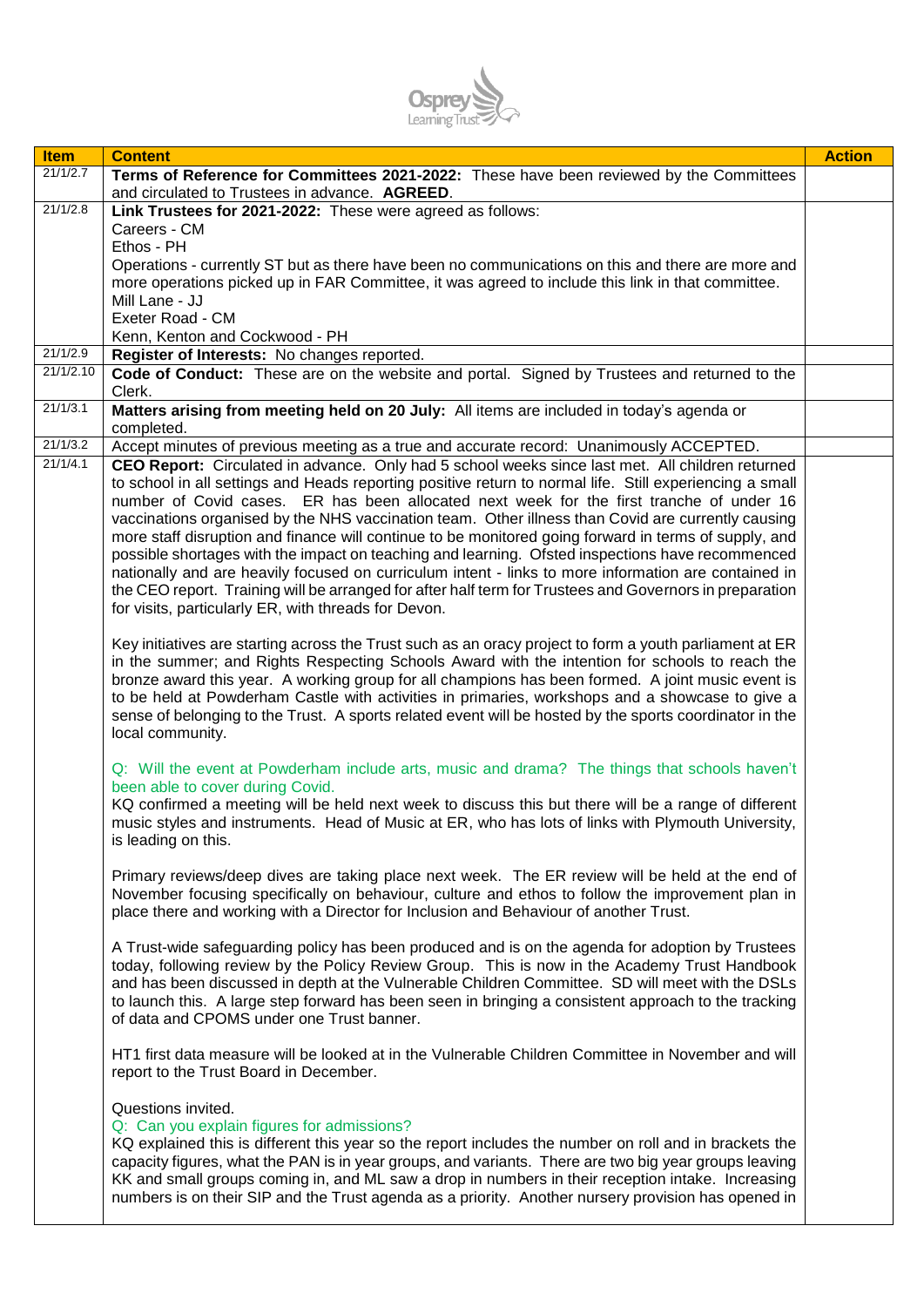

| <b>Item</b> | <b>Content</b>                                                                                                                                                                                                                                                                                                                                                                                                                                                                                                                                                                                                                                                                                                                                                                                                       | <b>Action</b> |
|-------------|----------------------------------------------------------------------------------------------------------------------------------------------------------------------------------------------------------------------------------------------------------------------------------------------------------------------------------------------------------------------------------------------------------------------------------------------------------------------------------------------------------------------------------------------------------------------------------------------------------------------------------------------------------------------------------------------------------------------------------------------------------------------------------------------------------------------|---------------|
|             | the town which has affected ML numbers and a lot of work is being done with Forest Tots to                                                                                                                                                                                                                                                                                                                                                                                                                                                                                                                                                                                                                                                                                                                           |               |
|             | encourage children into reception at ML.                                                                                                                                                                                                                                                                                                                                                                                                                                                                                                                                                                                                                                                                                                                                                                             |               |
|             | Disappointing retention figure in Sixth Form with school closures hampering attempts to speak to<br>Year 11s. KQ advised the need to monitor pupil numbers for finance/budget going forward.<br>CM expressed interest to be involved in sixth form retention work and felt it would be worth<br>keeping in communication with learners who have gone elsewhere to ensure they know they can<br>return if they wish. With the right ethos in school where children are happy, they will want to return.<br>KQ stated the current Year 10 and 11 is over 200 in each year so there is an opportunity there to<br>retain more students into the Sixth Form and messages and communication to the current Year 11s<br>is important. SD and JN are working on the student experience with a new café offer and rebranding |               |
|             | to give social space.                                                                                                                                                                                                                                                                                                                                                                                                                                                                                                                                                                                                                                                                                                                                                                                                |               |
|             | Q: Curriculum intent – felt does this statement stand up. Concern what is the pathways offer? Is<br>there good careers advice? What is the careers programme at ER. Would like to know more about<br>this.                                                                                                                                                                                                                                                                                                                                                                                                                                                                                                                                                                                                           |               |
|             | KQ advised that the primaries have worked together to develop their curriculum intent and that<br>Trustees can interrogate that further.                                                                                                                                                                                                                                                                                                                                                                                                                                                                                                                                                                                                                                                                             |               |
|             | Q: Safeguarding TCS Mill Lane, what is the monitoring by Trustees at offsite?<br>KQ replied this refers to children going to a specialist provider perhaps one day per week which is<br>monitored to ensure that provision is Ofsted registered.<br>Q: Who is it that monitors?                                                                                                                                                                                                                                                                                                                                                                                                                                                                                                                                      |               |
|             | KQ stated this is JJ (Safeguarding Trustee). A meeting has just been held with the TCS LGB and<br>they will be undertaking checks as well. SD confirmed in terms of the SCR, local governors, and JJ<br>and her team carry out the monitoring.<br>Q: Does that include home-schooling?                                                                                                                                                                                                                                                                                                                                                                                                                                                                                                                               |               |
|             | KQ responded that is picked up by the local authority.<br>Q: If some facilities are good that are not Ofsted regulated, should we give advance notification to<br>get them to register?                                                                                                                                                                                                                                                                                                                                                                                                                                                                                                                                                                                                                              |               |
|             | KQ confirmed one that caused facility that had raised concern is now Ofsted registered. The<br>preference is to have the students on site.<br>TS emphasised the Ofsted element of the CEO report and that Trustees must consider that Ofsted                                                                                                                                                                                                                                                                                                                                                                                                                                                                                                                                                                         |               |
|             | could come to ER at any time, and any of the Trust schools. GW circulated the new Ofsted handbook<br>last week and Trustees are requested to look through this please. Noted that the interest is ethos,<br>culture and curriculum as opposed to data. Performance and safeguarding will be a major focus.                                                                                                                                                                                                                                                                                                                                                                                                                                                                                                           |               |
|             | Action: KQ to circulate some recent reports to show thread.<br>SJ joined the meeting.                                                                                                                                                                                                                                                                                                                                                                                                                                                                                                                                                                                                                                                                                                                                | KQ            |
|             | Q: Do we ask on a regular basis for student feedback and are we getting evidence that would suggest<br>not aligned?                                                                                                                                                                                                                                                                                                                                                                                                                                                                                                                                                                                                                                                                                                  |               |
|             | KQ confirmed this is done through student voice and there is concern at the Performance Committee<br>in this area. Good plans are being seen, but are not getting through to the children for some reason.<br>Q: Are there some key messages we need to get out and are they transparent to everyone to get<br>everyone using the same language?                                                                                                                                                                                                                                                                                                                                                                                                                                                                     |               |
|             | KQ advised the secondary is very subject specific so more complicated than primary. Comes very<br>much from your intent, which is about the type of curriculum you are offering. ER requires more<br>rigour and gap analysis of teachers knowing the students in front of them, ensuring lessons are taught<br>well and children have pride in their work, and holding to account.                                                                                                                                                                                                                                                                                                                                                                                                                                   |               |
|             | Q: Do leaders from different departments do peer review and is that netting results?<br>KQ stated this is done and a deep dive model was used which all curriculum teams took part in last<br>year. Feedback was that targets need to be more rigorous.                                                                                                                                                                                                                                                                                                                                                                                                                                                                                                                                                              |               |
|             | Q: How are those findings escalated up?<br>KQ advised they are looked at by the Trust and given clear targets, but needs the Head to hold<br>leaders to account. Quality and holding leaders to account is being worked on with an external person<br>with Head and SLT.                                                                                                                                                                                                                                                                                                                                                                                                                                                                                                                                             |               |
|             | A lot of compassion has been given to staff during Covid and now things need to move forward.                                                                                                                                                                                                                                                                                                                                                                                                                                                                                                                                                                                                                                                                                                                        |               |
| 21/1/5.1    | FAR Committee Report from meeting held on 29 September 2021: The minutes of this meeting<br>are on the portal and PL highlighted some of the main discussions. The management accounts were                                                                                                                                                                                                                                                                                                                                                                                                                                                                                                                                                                                                                          |               |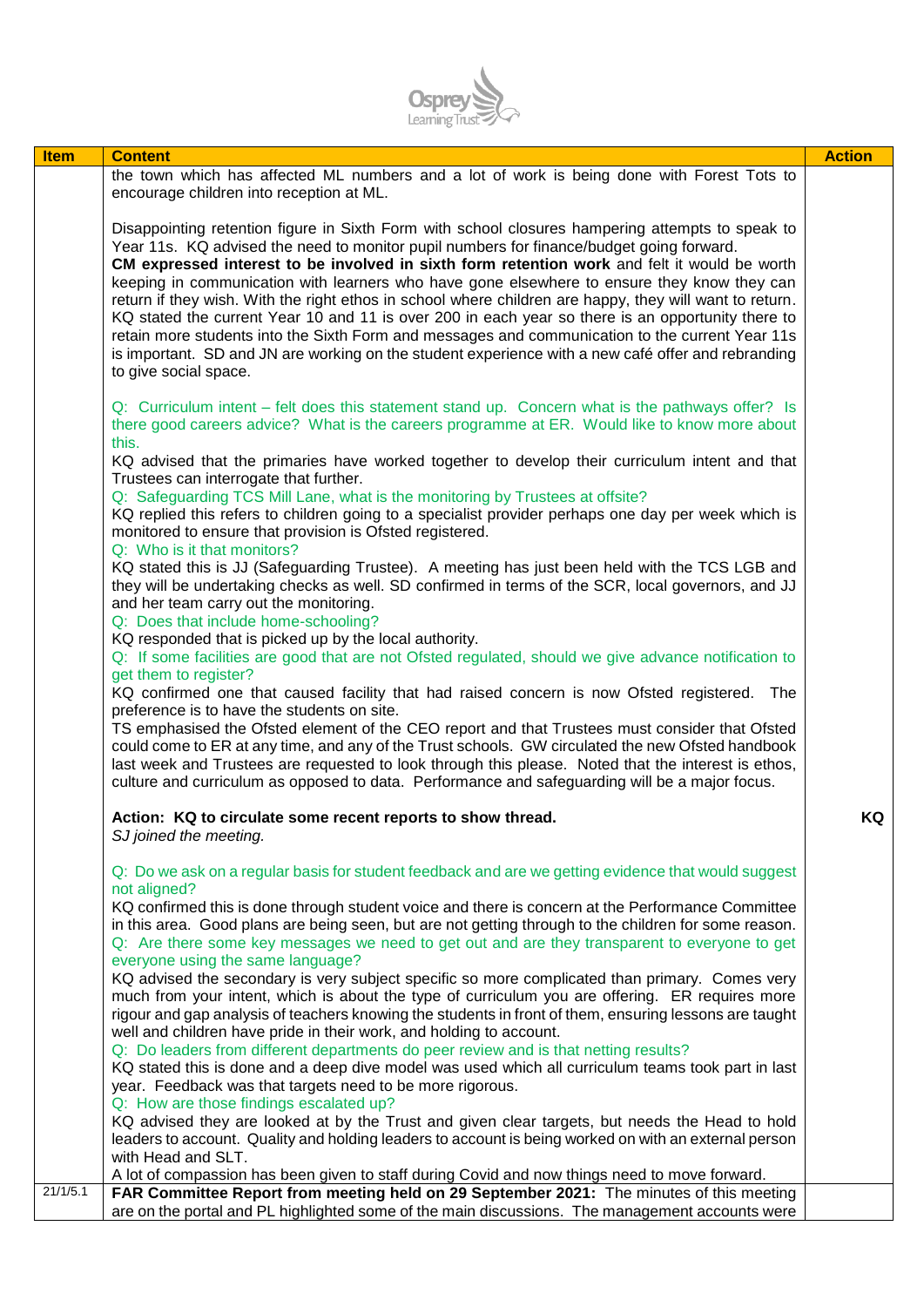

| <b>Item</b> | <b>Content</b>                                                                                                                                                                                                                                                                                                                                                                                                                                                                                                                                                                                                                                                                                                                                                                                                                                                                                                                                                                                           | <b>Action</b> |
|-------------|----------------------------------------------------------------------------------------------------------------------------------------------------------------------------------------------------------------------------------------------------------------------------------------------------------------------------------------------------------------------------------------------------------------------------------------------------------------------------------------------------------------------------------------------------------------------------------------------------------------------------------------------------------------------------------------------------------------------------------------------------------------------------------------------------------------------------------------------------------------------------------------------------------------------------------------------------------------------------------------------------------|---------------|
|             | reviewed. Traditional challenges around costs regarding supply has seen a change as school<br>closures have created a surplus but there is a possible need to spend more going forward going into<br>winter. The predicted year-end surplus was better than anticipated and JN was thanked for doing an<br>excellent job managing the budget. PL expressed concern that costs will be under greater scrutiny<br>with a finite amount of income going forward and there is a need to be critical to ensure everything<br>spent is where it is needed and controlled. CIF bids at ER were successful and this is encouraged<br>to improve the infrastructure of schools. Delegated responsibility for finance monitoring of TCS was<br>handed back to their LGB and PL and JN will monitor this and support where necessary. ML has<br>contracted out caretaking and this will be monitored to see how successful it is.                                                                                   |               |
|             | Cash surplus of £1.2 m, which is a much-improved position, but a tight eye is needed on costs. OES<br>planned to be at break even which is a good outcome considering the challenges of the last 12<br>months, with catering and Alive the main areas here. Pay award has been approved at 1.5% for<br>support staff but need to be mindful of any implications for cost and JN and PL will monitor this<br>carefully over this year. Inflation and interest rate rises are anticipated. The teachers' pay award is<br>predicted to be zero but the school teachers pay and conditions document is still awaited - it is never<br>this late and this is difficult to manage. A 2% increase was allowed for in the budget and it was felt it<br>would be interesting to see the effect of the government's pledge to put the starting salary for teachers<br>up to £30k.                                                                                                                                  |               |
|             | PL advised a good presentation was received from the internal auditors and he took away from this<br>the information about risks which have financial implications to them. It was suggested going forward<br>those risks be clearly identified and a financial cost be put against them to be proactive rather than<br>reactive.<br>Action: PL and JN and SJ to work on this.<br>Thanks were given to the FAR Committee and JN for their continued hard work with recognition given<br>to the present position.                                                                                                                                                                                                                                                                                                                                                                                                                                                                                         |               |
| 21/1/5.2    | Performance Committee Report from Meeting held on 23 September 2021: The minutes from<br>this meeting were circulated via the portal and KY gave a brief overview. A range of areas was delved<br>deeply and the committee as a group still feel uneasy about inconsistency across many areas at ER<br>and green shoots not growing as quickly as would be liked. A new assessment programme has been<br>launched and re-teach week, which could be very powerful, but there are reservations about this as<br>it requires a lot of skill from class teachers and a good knowledge of each child to see how it would<br>be useful to every child in the class. This process will be scrutinised very closely at the next meeting.<br>There is also a concern about the lack of tracking of gaps at the secondary, compared to the fantastic<br>programme at the primaries. KQ advised the ideas at ER are very thoughtful, but there is concern<br>about differentiation and this needs to be looked at. |               |
|             | KY had raised the issue again about a range of groups that ER needed to focus on to motivate them<br>but that didn't seem to happen despite it being raised previously. Concern was voiced over a lack<br>of urgency and less than satisfactory response to some questions raised during the meeting which it<br>was felt need to be included in staff performance appraisals.                                                                                                                                                                                                                                                                                                                                                                                                                                                                                                                                                                                                                           |               |
|             | Questions were invited on the secondary and there was acknowledgement of a generic issue at ER<br>which needs to be rectified sooner rather than later.<br>Q: Is there a similar thread going through other secondaries across the UK with this group of students<br>being disenfranchised during Covid? Is there more work we can do to build these students back up?<br>KQ agreed Covid has had an impact on all schools but feedback from other CEOs and Heads are<br>that a secure foundation with clear expectations and a common message and buy-in from staff and<br>communities has helped. ER was in a Requires Improvement category at the last inspection so was<br>not as strong in this area with inconsistency and a reluctance among leaders to challenge staff. The<br>Committee will be looking to see improvement at the end of the calendar year.                                                                                                                                     |               |
|             | KY reported a presentation was received from SD on Target Tracker for primaries which is a great<br>tool for comparisons within the Trust, and both locally and nationally. The system reduces teacher<br>time in record keeping and staff have all bought into this. SD is supporting and training KK. Target<br>Tracker enables valuable record keeping and identifies gaps in learning. It has been introduced well<br>and it was suggested other secondaries be asked whether they use anything like this. KQ confirmed<br>joined SWIFT this year which covers a large area and this can be tapped into for information.                                                                                                                                                                                                                                                                                                                                                                             |               |